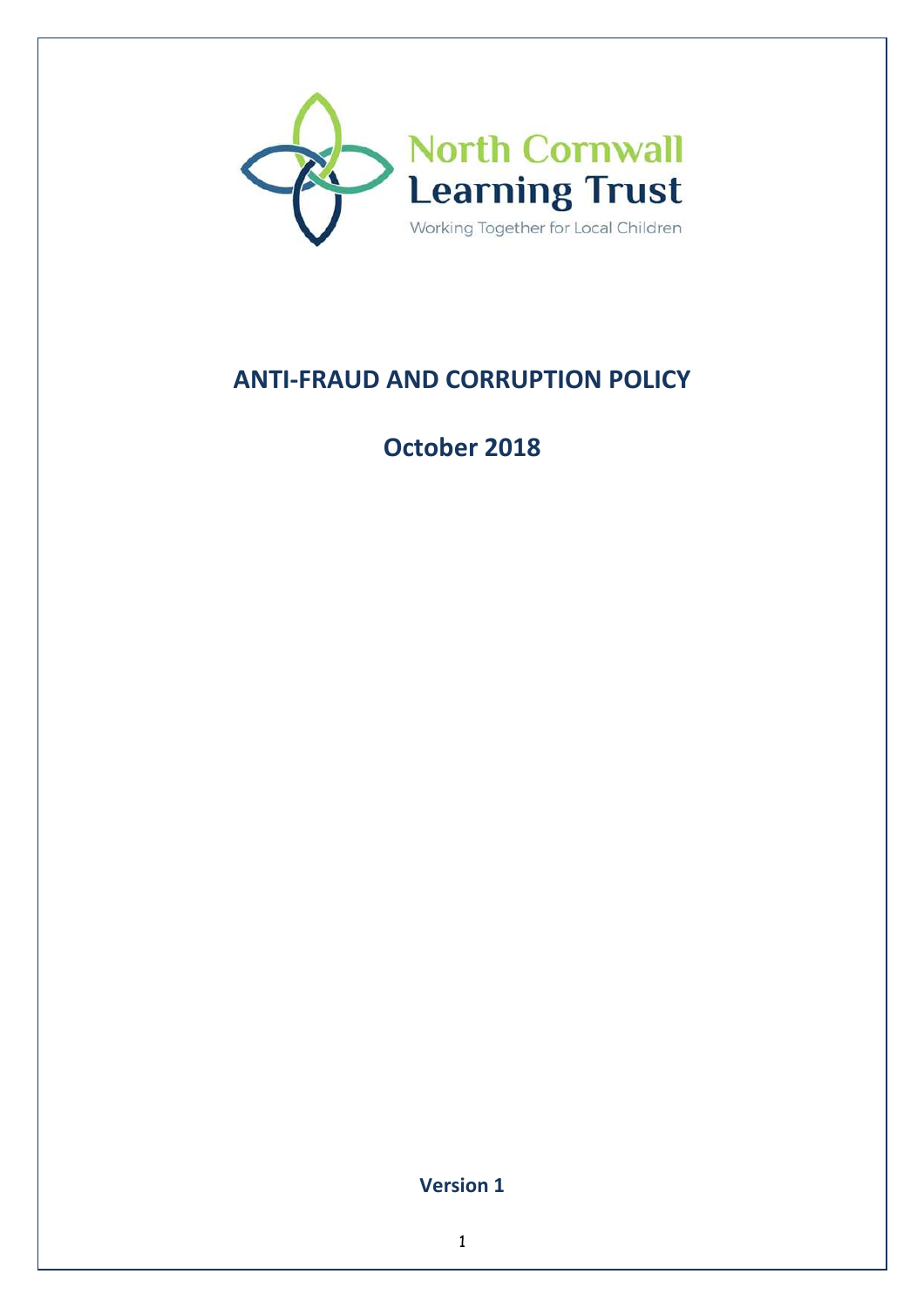#### **Summary**

This policy and procedure defines the expected conduct of all staff engaged at the Academy, whether in paid or voluntary employment, in relation to deterring and/or detecting fraud and corruption, and who to report it to.

It includes clear guidelines on what is acceptable in terms of gifts and hospitality and how these matters are declared.

Also, reference is made to other Academy policies where appropriate.

#### **1. Introduction:**

- 1.1 NCLT Academy is committed to ensuring that it acts with integrity and has high standards of personal conduct. Everyone involved with the Academy has a responsibility in respect of preventing and detecting fraud. All staff and governors have a role to play. The Academy also recognises the role of others in alerting them to areas where there is suspicion of fraud.
- 1.2 Recognising a potential fraud and being able to report it is just as important as the measures to prevent and detect.
- 1.3 It is the duty of all employees and Governors at NCLT Academy to take reasonable steps to limit the possibility of corrupt practices, and it is the responsibility of the Responsible Officer and Auditors to review the adequacy of the measures taken by the Academy to test compliance and to draw attention to any weaknesses or omissions.
- 1.4 Any investigation carried out in relation to alleged irregularities is linked to the Academy's Disciplinary & Dismissals procedure.

#### **2. Definitions:**

2.1 Fraud

Fraud is a general term covering theft, deliberate misuse or misappropriation of assets or anything that leads to a financial advantage to the perpetrator or others upon whose behalf he or she acts, even if these "others" are in ignorance of the fraud. Fraud is in fact intentional deceit and for this reason it cannot include negligence.

Fraud incorporates theft, larceny, embezzlement, fraudulent conversion, false pretences, forgery, corrupt practices and falsification of accounts.

#### 2.2 Corruption

The term 'corrupt practices' is defined for the purpose of this code as the offering, giving, soliciting or acceptance of an inducement or reward which may influence the actions taken by NCLT Academy, its staff or Governors.

#### 2.3 Gifts and Hospitality

Any gifts, rewards and benefits that are disproportionately generous or that could be seen as an inducement to affect a business decision should be declared.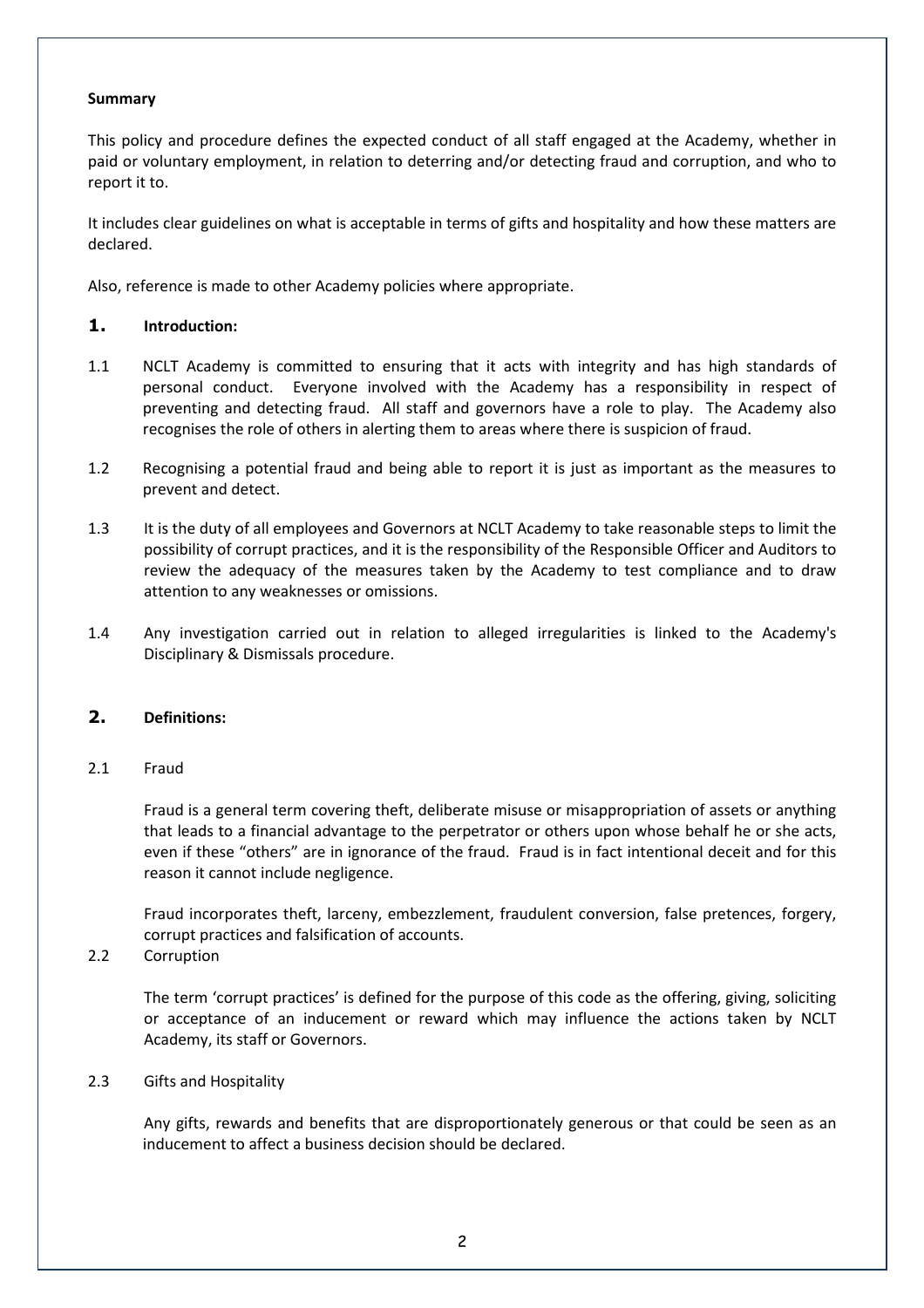The acceptance of gifts and hospitality is a sensitive area where actions can easily be misconstrued. Therefore, employees' actions should be such that they would not be embarrassed to explain them to anyone.

2.4 Irregularities fall within the following broad categories, the first three of which are criminal offences –

• **Theft** - the dishonest taking of property belonging to another person with the intention of depriving the owner permanently of its possession;

• **Fraud** - the intentional distortion of financial statements or other records by persons internal and external to the Academy, which is carried out to conceal the misappropriation of assets or otherwise for gain;

• **Bribery and corruption (Gifts & Hospitality – see Point 5.)**- involves the offering or the acceptance of a reward, for performing an act, or for failing to perform an act, which leads to gain for the person offering the inducement;

• **Failure to observe**, or breaches of, Scheme of Delegation and Financial Regulations; Academy's Procedures which in some circumstances can constitute an irregularity, with potentially significant financial consequences.

- 2.5 Examples of what could constitute fraud and corruption are
	- theft of cash:
	- non-receipt of income;
	- substitution of personal cheques for cash;
	- travelling and subsistence claims for non-existent journeys/events;
	- travelling and subsistence claims inflated;
	- manipulating documentation to increase salaries/wages received, e.g. false overtime claims;
	- payment of invoices for goods received by an individual rather than the Academy;
	- failure to observe, or breaches of, regulations and/or other associated legislation laid down by the Academy;
	- unauthorised borrowing of equipment;
	- breaches of confidentiality regarding information;
	- failure to declare a direct pecuniary or otherwise conflicting interest;
	- concealing a generous gift or reward;
	- unfairly influencing the award of a contract;
	- creation of false documents;
	- deception;
	- using position for personal reward.

The above list is not exhaustive and fraud and corruption can take many different paths. If in any doubt about whether a matter is an irregularity or not, clarification must be sought from the Finance Director/Business Manager.

2.6 Similarly, if there is concern or doubt about any aspect of a matter which involves an irregularity, or an ongoing investigation into a suspected irregularity, the best approach is to seek advice from the Headteacher.

#### **3. Policy Statement:**

3.1 This policy and procedure defines Anti-Fraud & Corruption and Gifts & Hospitality and offers guidance for all staff in the Academy.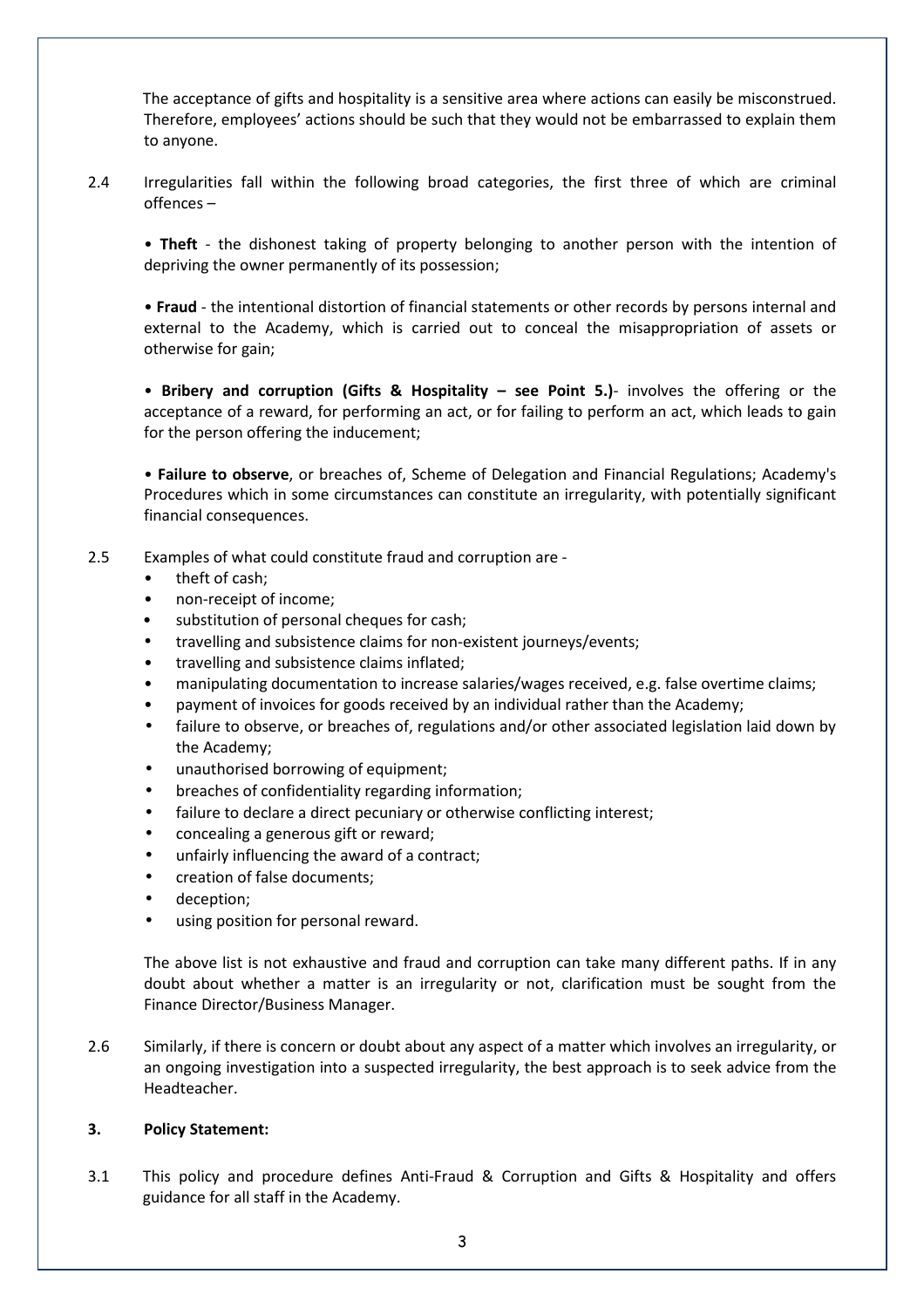- 3.2 The Academy aims to be an honest and ethical institution. As such, it is opposed to fraud and seeks to eliminate fraud by the way it conducts Academy business. This document sets out the Academy's policy and procedures for dealing with the risk of significant fraud or corruption. In order to minimise the risk and impact of fraud, the Academy's objectives are, firstly, to create a culture which deters fraudulent activity, encourages its prevention and promotes its detection and reporting and, secondly, to identify and document its response to cases of fraud and corrupt practices.
- 3.3 This policy, in line with the Academy's corporate values of integrity, consistency, impartiality, fairness and best practice, provides both staff and management with mutually understood guidelines for the administration of this procedure.
- 3.4 The scope of this procedure extends to all Academy employees, permanent, voluntary and fixed term.
- 3.5 Time limits specified in this document may be extended by mutual agreement.
- 3.6 If requested, employees may be accompanied by a recognised trade union representative or work colleague, not involved in any part of the process, at any interviews.

### **4. Gifts & Hospitality:**

- 4.1 These guidelines will help you to judge what sort of gift, and what level of hospitality is acceptable.
- 4.2 The following general rules apply and must guide decisions on receipt of gifts and hospitality as an employee of the Academy:
	- To accept gifts should be the exception. You may accept small 'thank you' gifts of token value, such as a diary, a coffee mug or bunch of flowers, not over £25 in value. You should notify the Finance Director of any gift or hospitality over this value for entry in the Register of Business Interests.
	- Always say "no" if you think the giver has an ulterior motive. Be sensitive to the possibility that the giver may think that even small gifts or simple hospitality will elicit a more prompt service or preferential treatment.
	- Never accept a gift or hospitality from anyone who is, or may be in the foreseeable future, tendering for any contract with the Academy, seeking employment with the Academy or is in dispute with the Academy, even if you are not directly involved in that service area.
	- Where items purchased for the Academy include a 'free gift', such a gift should either be used for Academy business or handed to the School Business Manger to be used for charity raffles.
	- If you are in doubt about the acceptability of any gift or offer of hospitality it is your responsibility to consult the Finance Director or Headteacher.
- 4.3 A gauge of what is acceptable in terms of hospitality is whether this Academy would offer a similar level of hospitality in similar circumstances.
	- Occasional working lunches with customers, providers or partners are generally acceptable as a way of doing business provided they are not to an unreasonable level or cost.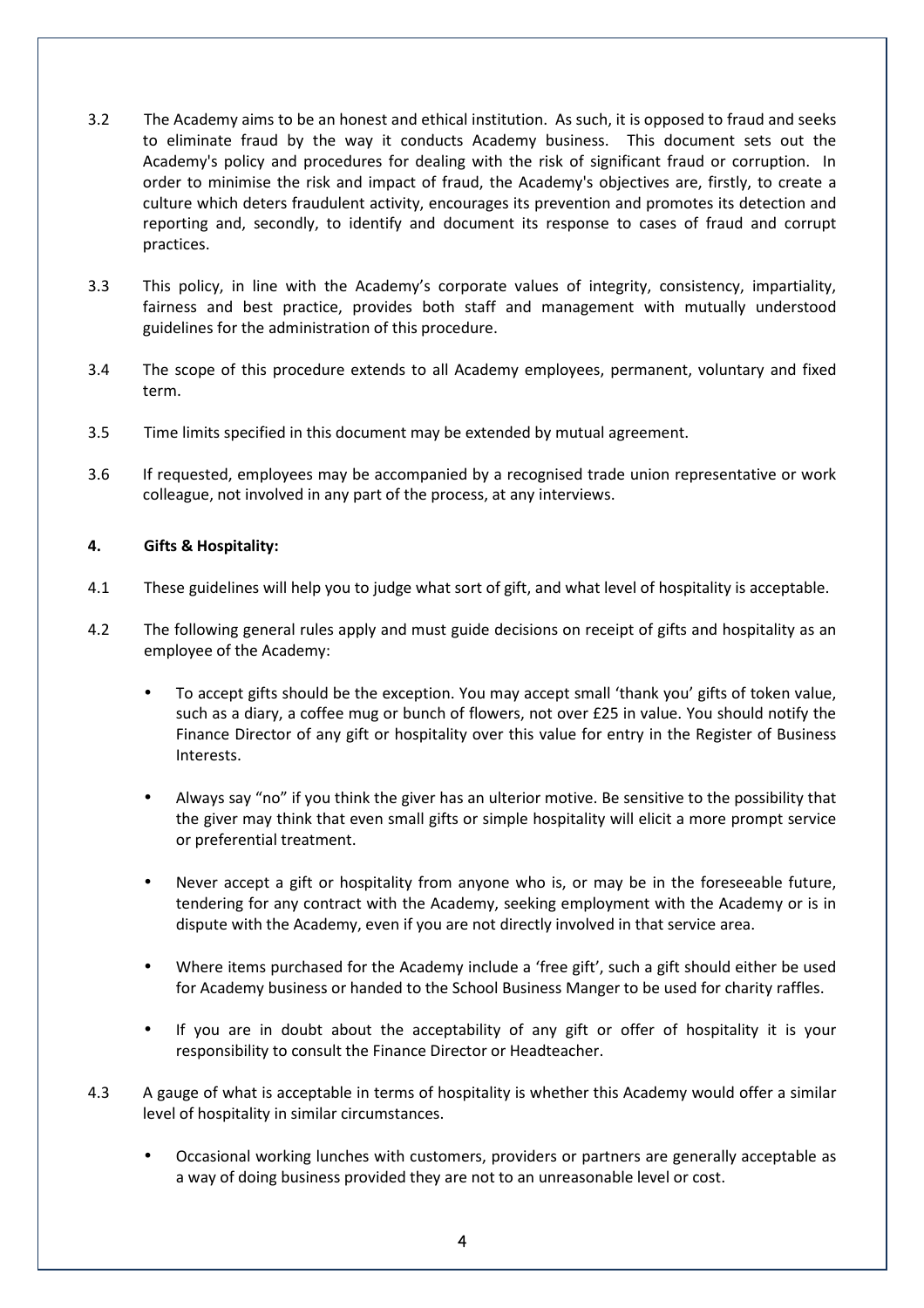- Invitations to corporate hospitality events must each be judged on their merit. Provided the general rules have been taken into account, it may be acceptable to join other company/organisation guests at:
	- a. sponsored cultural and sporting events, or other public performances, as a representative of the Academy;
	- b. special events or celebrations.

But, consider the number of these events, and always take into consideration what public perception is likely to be if they knew you were attending.

- Acceptability depends on the appropriateness of the invitations, in terms of the level of hospitality, the frequency and the status of the invited employee. In all such cases the Headteacher must be consulted.
- Paid holidays or concessionary travel rates are not acceptable. Neither are offers of hotel accommodation nor the use of company villas/apartments.
- If you are visiting a company to view equipment that the Academy is considering buying, you should ensure that expenses of the trip are paid by the Academy. Acceptance of refreshments and/or a working lunch may be acceptable, but care must be taken to ensure that the Academy's purchasing and/or tender procedures are not compromised.
- Acceptance of sponsored hospitality that is built into the official programme of conferences and seminars related to your work are acceptable.
- Offers to speak at corporate dinners and social gatherings, or events organised by, for example, a professional body, where there is a genuine need to impart information or represent the Academy must be agreed in advance with a Headteacher. Where your spouse or partner is included in the invitation, and approval has been given for you to attend, it will be acceptable for your spouse or partner to attend as well, but if expenses are incurred, these will be met personally.
- Any invitation you accept should be made to you in your professional/working capacity as a representative of the Academy.

# **5. Roles and Responsibilities:**

#### 5.1 Staff and Governors

NCLT Academy has adopted the following measures to demonstrate its commitment to anti-fraud and corruption:

- Standards and Effectiveness, Resources & Audit Committees meets regularly;
- A requirement for all staff and governors to declare prejudicial interests and not contribute to business related to that interest;
- A requirement for staff and governors to disclose personal interests;
- All staff and governors are made aware of the understanding on the acceptance of gifts and hospitality;
- Clear recruitment policies and procedures.

Staff and governors also have a duty to report another member of staff or governor whose conduct is reasonably believed to represent a failure to comply with the above.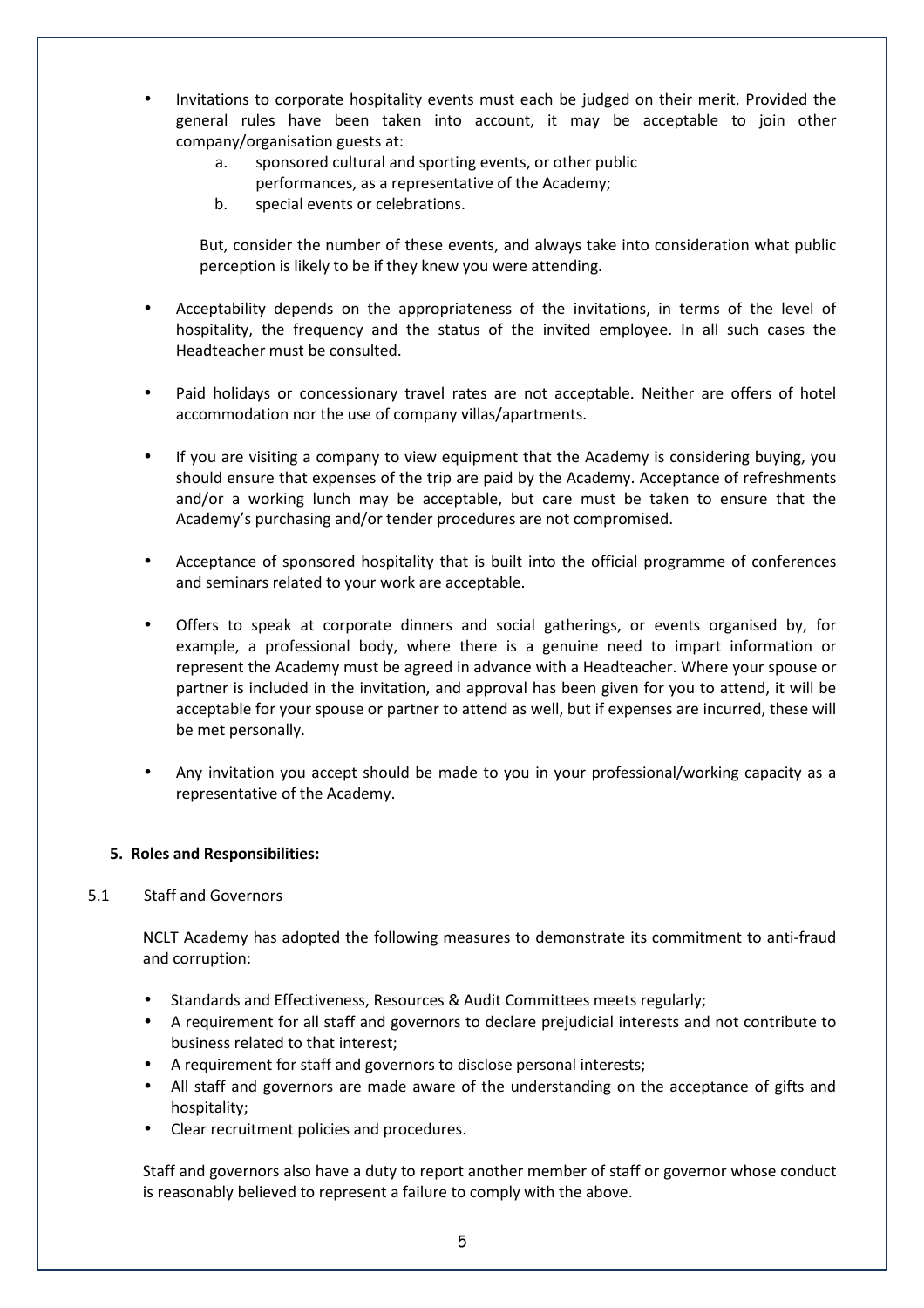#### 5.2 Responsible Officer

 The Responsible Officer has specific responsibility for overseeing the financial arrangements on behalf of the governors.

 The main duties of the Responsible Officer are to provide the governors with on-going independent assurance that:

- The financial responsibilities of the governors are being properly discharged;
- The resources are being managed in an efficient, economical and effective manner;
- Sound systems of financial control are being maintained; and
- Financial considerations are fully taken into account in reaching decisions.

#### 5.3 Finance Director

The Finance Director has a responsibility for ensuring that effective systems of internal controls are maintained and will safeguard the resources of NCLT Academy.

In respect of fraud it is therefore the responsibility of the Finance Director to ensure internal controls prevent and detect any frauds promptly. This includes:

- Proper procedures and financial systems;
- Effective management of financial records;
- Management of the Academy's financial position.

#### 5.4 External Audit

The Academy's Annual Report and Financial Statements include an Independent Auditors' Report. This report includes a view as to whether the financial statements give a true and fair view and whether proper accounting records have been kept by the Academy throughout the financial year. In addition, it reports on compliance with the accounting requirements of the relevant Companies Act and confirms compliance with the financial reporting and annual accounting requirements issued by the Dept of Education.

#### **6. Reporting a Suspected Fraud:**

6.1 All allegations of suspected fraud and irregularities are to be brought to the attention of the Finance Director and also referred to the Headteacher, unless this individual is involved in the irregularity in which case the Chair of Governors should be informed.

Please refer to the Academy Whistleblowing Policy for further guidance.

#### **7. Response to Allegations**

7.1 The Headteacher will have initial responsibility for co-ordinating the initial response. In doing this he/she will consult with the Human Resource advisors regarding potential employment issues. The Headteacher will also see legal advice from the Academy's solicitors on both employment and litigation issues before taking any further action.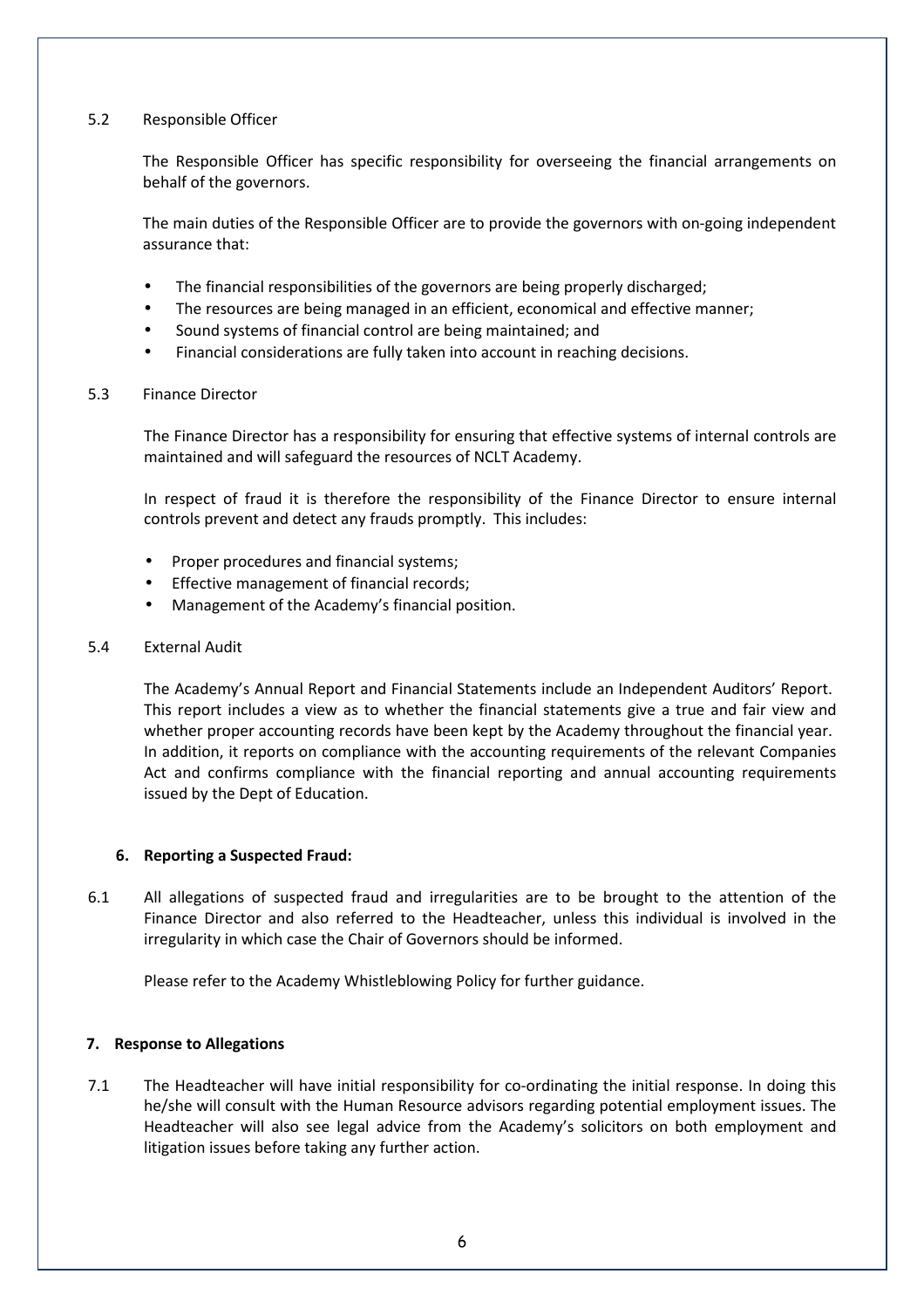- 7.2 The Finance Director and Headteacher will ascertain whether or not the suspicions aroused have substance. In every case, and as soon as possible after the initial investigation, they will pass the matter on to the Chair of Resources & Audit Committee. Even if there is no evidence to support the allegation, the matter must be reported.
- 7.3 The Audit Committee will undertake the management of the investigation.
	- They will, if appropriate, conduct a preliminary investigation to gather factual information and reach an initial view as to whether further action is required.
	- They will determine whether the findings, conclusions and any recommendations arising from the preliminary investigation should be reported to the Chair of Governors.
	- If further investigations are required, they will determine which outside agencies should be involved (police, auditors).
- 7.4 The Headteacher is required to notify the Governing Body of any serious financial irregularities. This action will be taken at the first opportunity following the completion of the initial investigations and will involve keeping the Chairman of the Governing Body fully informed between governor meetings of any developments relating to serious control weaknesses, fraud or major accounting breakdowns.
- 7.5 If evidence of fraud is forthcoming then the Governing Body will inform the Department for Education as required by the Funding Agreement and will consider whether or not to refer the matter to the police.

# **8. Confidentiality and Safeguards**

- 8.1 NCLT Academy recognises that the decision to report a concern can be a difficult one to make, not least because of the fear of reprisal from those responsible for the alleged malpractice. The Academy will not tolerate harassment or victimisation and will do what it lawfully can to protect an individual when a concern is raised in good faith.
- 8.2 This does not mean that if the person raising the concern is already the subject of a disciplinary, redundancy or other procedure, that those procedures will be halted as a result of the concern being reported.
- 8.3 There is a need to ensure that the process is not misused. For further guidance refer to the Academy Disciplinary, Grievance and Capability policy.

#### **9. Links with other Policies:**

- 9.1 The Governing Body is committed to preventing fraud and corruption. To help achieve this objective there is a clear network of systems and procedures in place for the prevention, detection and investigation of fraud and corruption. This Anti-Fraud and Anti-Corruption policy attempts to consolidate those in one document and should be read in conjunction with the following Academy policies:
	- Whistle-Blowing Policy
	- Financial Regulations
	- Disciplinary and Dismissal Policy
	- Equal Opportunities Policy

This Policy was reviewed by the Trust Board on a 5-yearly cycle and must be signed by the Chair of Governors and Headteacher.